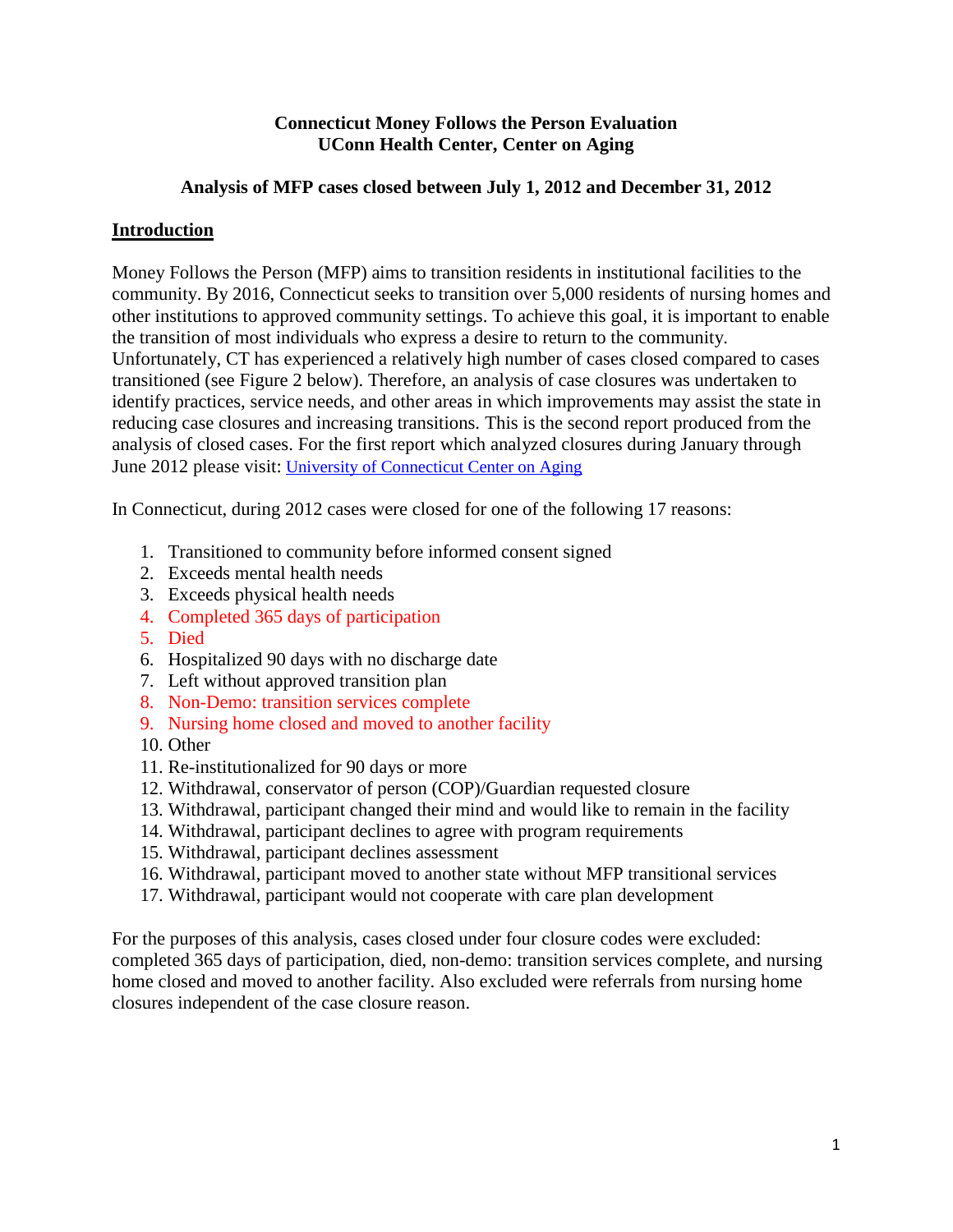## **Methods**

Numerical data for cases closed, cases transitioned and new referrals was obtained through Microsoft Access queries of MFP program data stored in the My Community Choices web-based tracking system.

First we show the current status of referrals made during July-December 2012, then we compare data from 2009-12, the first four years of the MFP program. The remainder of the report focuses on all cases closed between July 1, 2012 and December 31, 2012, presenting a detailed analysis of cases closed for each of the 13 closure codes included in the analysis. We provide a further breakdown of each reason code by demographic characteristics and by which home and community-based services (HCBS) program the consumer was targeted for. We then examine transition challenges (selected by the transition coordinators from a standardized checklist) and other common characteristics among the closed cases.

## **Current status of referrals made during July through December 2012**

A total of 640 referrals were made during this time period. As of September 23, 2013, the status of these referrals was distributed as follows:

| <b>Current Status</b>              | Cases |
|------------------------------------|-------|
| <b>Assigned to Field</b>           | 5     |
| <b>Care Plan Approved</b>          | 62    |
| <b>Closed after transition</b>     | 47    |
| <b>Closed before transition</b>    | 248   |
| <b>Informed Consent Signed</b>     | 61    |
| <b>Recommend Closure Approved</b>  | 1     |
| <b>Recommend Closure Initiated</b> | 3     |
| <b>Transition Plan Approved</b>    | 3     |
| <b>Transition Plan Submitted</b>   | ٩     |
| <b>Transitioned</b>                | 201   |
| Total                              | 640   |

#### **Table 1: Status of referrals made during Jul-Dec 2012**

Of the 640 referrals between July and December, 38% (248) have transitioned and 38% (248) closed without transitioning. These 496 cases that are not currently in progress, that is they have either transitioned or closed (or both), are divided evenly between transitions and closure without transition.

Out of the 640 referrals between July 1 and December 31, 2012, 105 transitioned during that same time period. 53 of these cases were "Track 1" and 52 were "Track 2." These cases were distributed into the different agencies and HCBS services as noted in Tables 2a and 2b. (Cases that stay Track 2 through transition are not assigned to transition coordinators, therefore 47 of the 52 Track 2 cases are assigned to ADMIN instead of a contracted agency):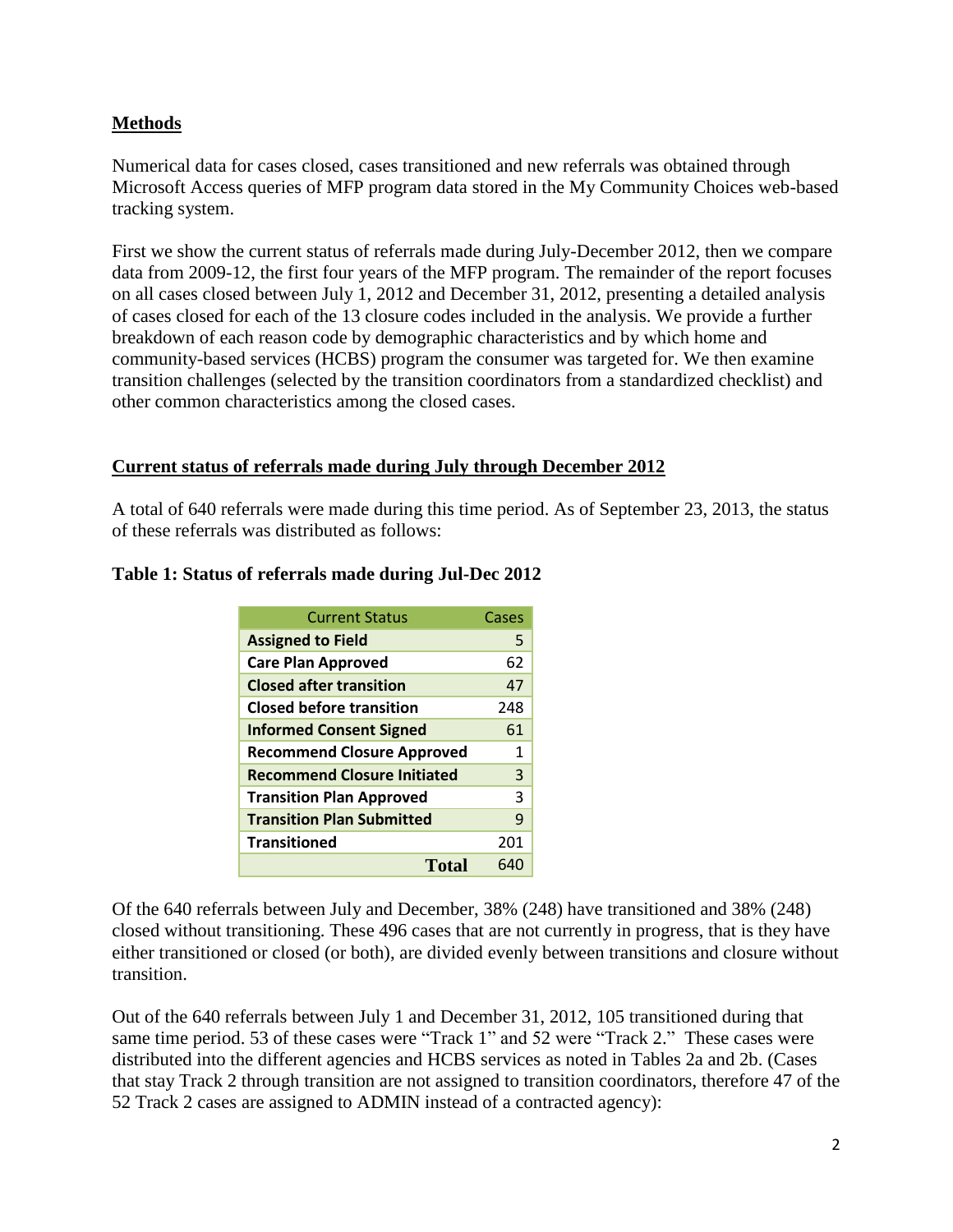| <b>Site</b>    | Cases          |
|----------------|----------------|
| <b>AASCC</b>   | 5.             |
| <b>ADMIN</b>   | 47             |
| <b>CCCI NC</b> | 14             |
| <b>CCCI NW</b> | 2              |
| <b>CDR</b>     | $\overline{2}$ |
| <b>DNEC</b>    | 2              |
| <b>DRCFC</b>   | $\mathbf{1}$   |
| IN             | 3              |
| IU             | 4              |
| <b>NCAAA</b>   | 3              |
| <b>SR</b>      | 4              |
| <b>SWCAA</b>   | 10             |
| <b>WCAAA</b>   | 8              |
| Total          | 105            |

## **Table 2a**: Transitions from Jul-Dec 2012 referrals by site

| <b>Table 2b:</b> Transitions from Jul-Dec 2012 |  |
|------------------------------------------------|--|
| referrals by HCBS package                      |  |

| <b>HCBS Package</b> | Cases          |
|---------------------|----------------|
| <b>ABI</b>          | 3              |
| <b>CHCPE</b>        | 4              |
| <b>CHCPE-AL</b>     | $\mathbf{1}$   |
| <b>CHCPE-PCA-AB</b> | 40             |
| <b>CHCPE-PCA-LI</b> | 5              |
| <b>CHCPE-S</b>      | 17             |
| <b>DDS-C</b>        | $\overline{2}$ |
| <b>DDS-IFS</b>      | 1              |
| MН                  | 4              |
| <b>MHSP</b>         | $\overline{2}$ |
| <b>Other</b>        | $\mathbf{1}$   |
| PCA                 | ٩              |
| <b>PDSP</b>         | 16             |
| Total               | 105            |

On the other hand, 295 cases out of the 640 referrals are currently coded as closed, with 113 being closed during July-Dec 2012 and the rest during the first eight months of 2013. Out of the 113 closed cases 85 were "Track 1" and 28 were "Track 2." Many cases close before selection of an HCBS program.

## **Table 3a:** Closures from Jul-Dec 2012 referrals by reason

| <b>Closure Reason</b>                                                          | Cases |
|--------------------------------------------------------------------------------|-------|
| <b>Transitioned to community before informed</b><br>consent signed             | 21    |
| <b>Exceeds mental health needs</b>                                             | 2     |
| <b>Exceeds physical health needs</b>                                           | 5     |
| Left without approved transition plan                                          | 7     |
| <b>Other</b>                                                                   | 4     |
| Re-institutionalized for 90 days or more                                       | 2     |
| <b>COP/Guardian requested closure</b>                                          | 24    |
| Participant changed their mind and would<br>like to remain in the facility     | 30    |
| Participant decline to agree with program<br>requirements                      | 3     |
| <b>Participant declines assessment</b>                                         | 14    |
| Participant moved to another state without<br><b>MFP transitional services</b> | 1     |
| Total                                                                          | 113   |

## **Table 3b:** Closures from Jul-Dec 2012 referrals by site

| Site           | Closed         |
|----------------|----------------|
| <b>AASCC</b>   | 16             |
| <b>ADMIN</b>   | 30             |
| <b>CCCI NC</b> | 19             |
| <b>CCCI NW</b> | 7              |
| <b>CDR</b>     | 5              |
| <b>DNEC</b>    | $\overline{2}$ |
| <b>DRCFC</b>   | 1              |
| IN             | 4              |
| IU             | $\overline{2}$ |
| <b>NCAAA</b>   | 1              |
| <b>SR</b>      | 4              |
| <b>SWCAA</b>   | 12             |
| <b>WCAAA</b>   | 10             |
| Total          | 113            |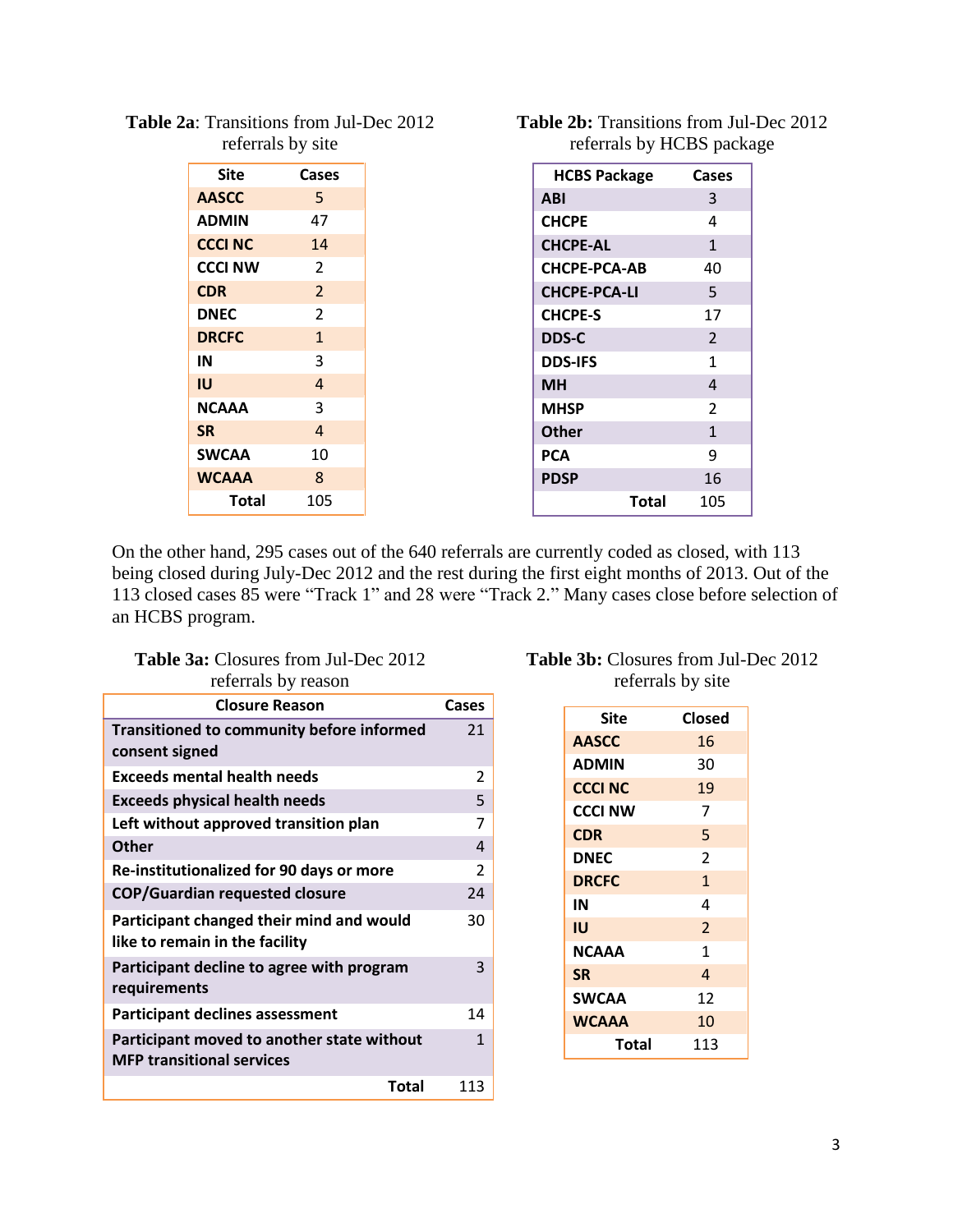| <b>HCBS Package</b> | Cases          |
|---------------------|----------------|
| None                | 58             |
| <b>CHCPE</b>        | 40             |
| <b>CHCPE-PCA-AB</b> | $\overline{2}$ |
| <b>CHCPE-S</b>      | 3              |
| <b>MH</b>           | 5              |
| PCA                 | $\mathfrak{p}$ |
| <b>PDSP</b>         | 3              |
| Total               | 113            |

**Table 3c:** Closures from Jul-Dec 2012 referrals by target HCBS package

The trend for cases that transitioned and closed during the same six month period the referral was made has been similar since January 2011. It appears that 15-17% and 14-19% of referrals will, respectively, close and transition during the same six-month period when the referrals were made (Figure 1).



**Figure 1: Closures and transitions from referrals of the same time period**

The reminder of this report will focus on all 386 closures during Jul-Dec 2012 independent of the date of referral. As figure 2 shows, except for two time periods, Jul-Dec 2010 and Jul-Dec 2011, the number of closures has consistently exceeded the number of transitions.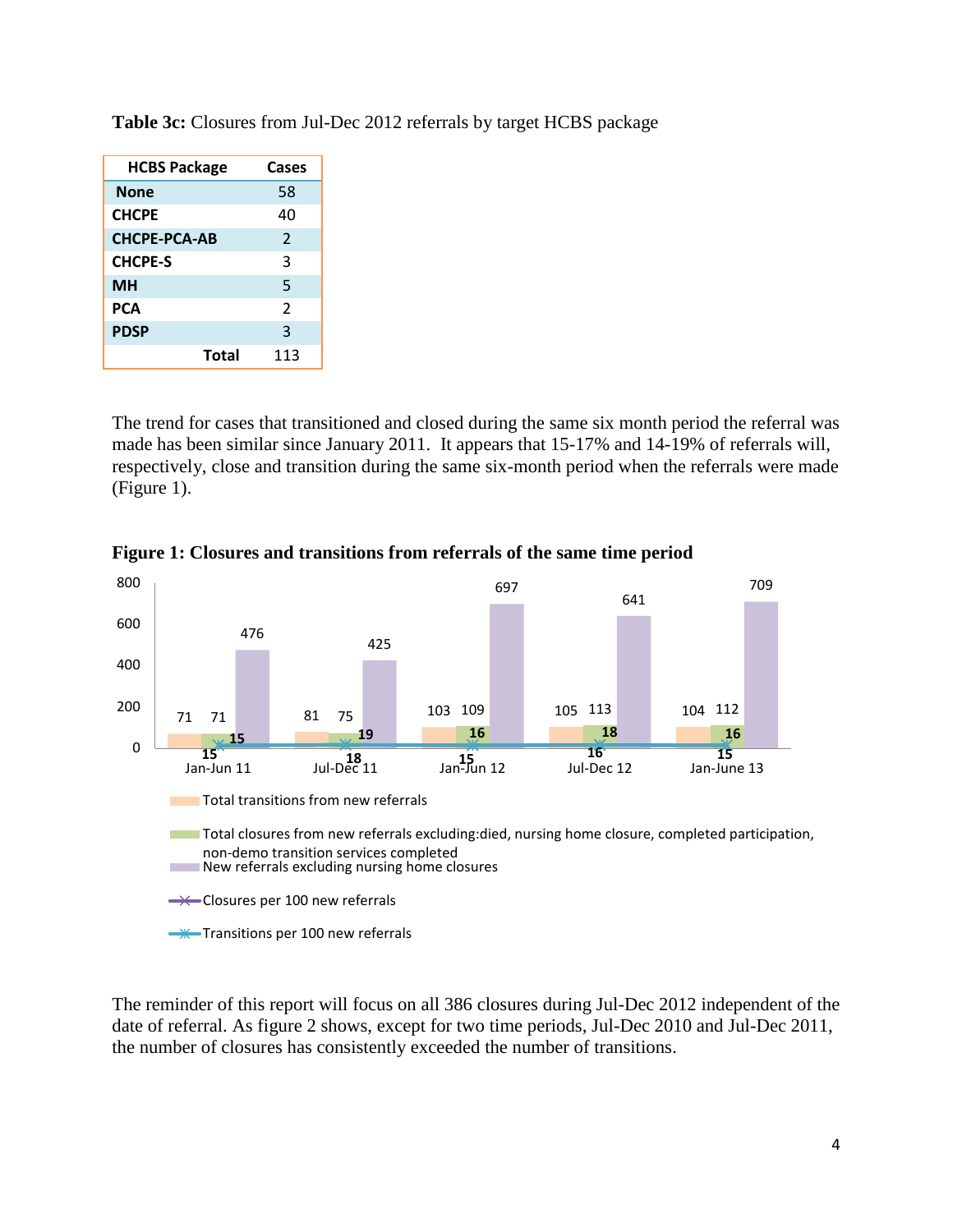

**Figure 2: Comparison of closures, referrals, and transitions per six-month period**





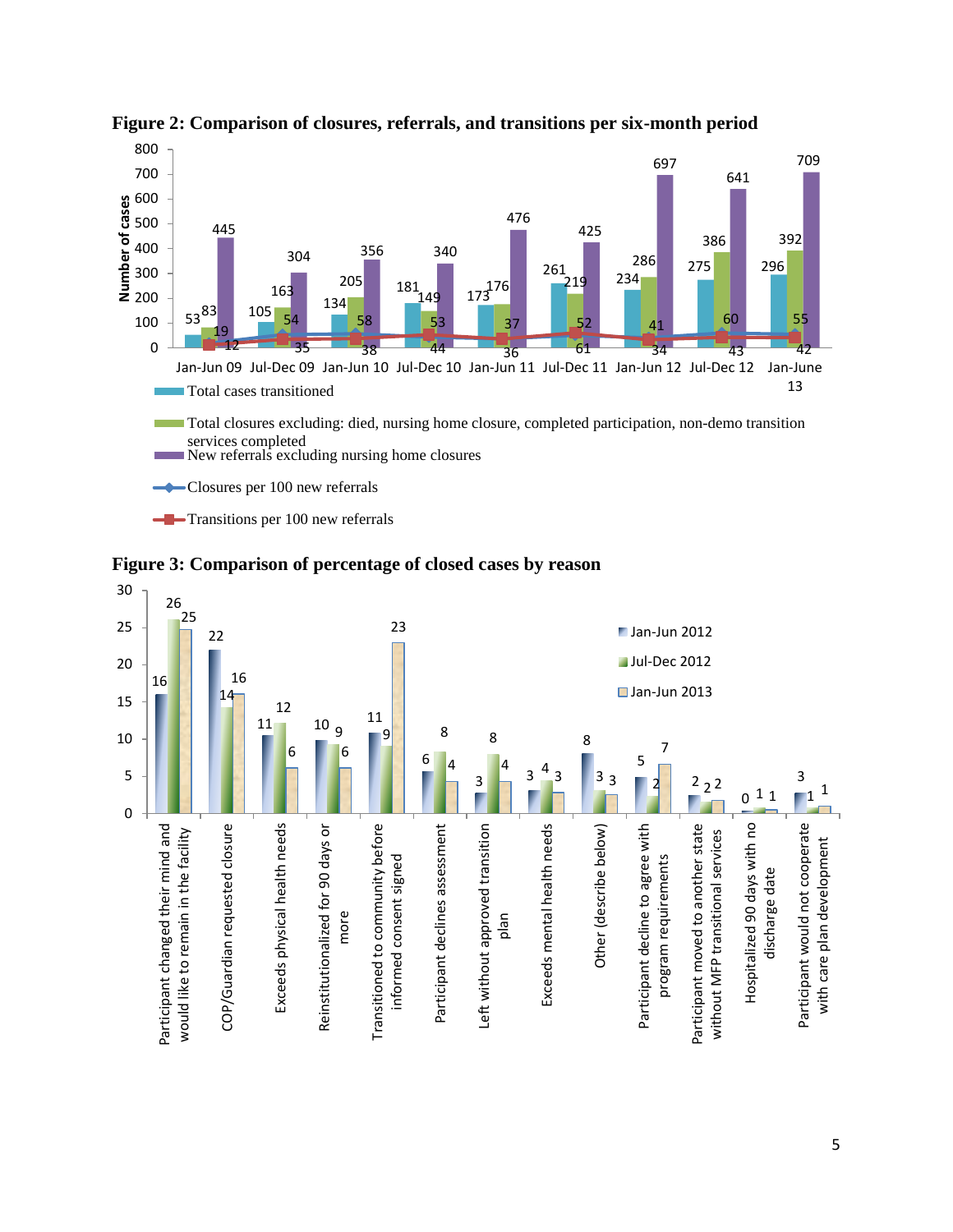# **Table 4: Distribution of closed cases by waiver and reason**

| <b>Reason Closed</b>                                                              | <b>None</b>    | <b>ABI</b>     | <b>CHCPE</b>   | <b>CHCPE-</b><br>PCA-<br>AB | <b>CHCPE-S</b> | <b>DDS</b>     | DDS-C | <b>MH</b>      | <b>MHSP</b>    | <b>PCA</b>     | <b>PDSP</b>    | <b>Total</b> |
|-----------------------------------------------------------------------------------|----------------|----------------|----------------|-----------------------------|----------------|----------------|-------|----------------|----------------|----------------|----------------|--------------|
| Participant changed their mind<br>and would like to remain in the<br>facility     | 46             | $\overline{4}$ | 18             | 8                           | $\overline{7}$ | $\mathbf{1}$   |       | 5              | $\overline{3}$ | $\overline{7}$ | $\overline{2}$ | 101          |
| <b>COP/Guardian requested</b><br>closure                                          | 26             | 3              | 12             | $\overline{2}$              | 5              | $\mathbf{1}$   |       | $\overline{2}$ |                | $\overline{2}$ |                | 53           |
| <b>Exceeds physical health needs</b>                                              | $\overline{3}$ | $\overline{7}$ | 16             | 6                           | $\mathbf{1}$   | $\mathbf{1}$   |       | $\overline{2}$ | $\mathbf{1}$   | 10             |                | 47           |
| Re-institutionalized for 90 days<br>or more                                       |                |                | $\mathbf{1}$   | $\overline{7}$              | 13             |                | 1     | 3              |                | 6              | 5              | 36           |
| <b>Transitioned to community</b><br>before informed consent signed                | 29             |                | $6\,$          |                             |                |                |       |                |                |                |                | 35           |
| <b>Participant declines assessment</b>                                            | 12             |                | 15             |                             |                |                |       | $\overline{2}$ |                | 3              |                | 32           |
| Left without approved<br>transition plan                                          | $\overline{4}$ | 3              | 5              |                             |                | $\overline{2}$ |       | $\overline{3}$ | $\mathbf{1}$   | 10             | 3              | 31           |
| <b>Exceeds mental health needs</b>                                                | 4              |                |                |                             |                |                |       | 13             |                |                |                | 17           |
| <b>Other (describe below)</b>                                                     | 6              |                | $\overline{2}$ | $\mathbf{1}$                | $\mathbf{1}$   |                |       |                |                | $2^{\circ}$    | $\mathbf{1}$   | 13           |
| Participant decline to agree<br>with program requirements                         | $\mathbf{1}$   | $\mathbf{1}$   | 3              | $\mathbf{1}$                | $\mathbf{1}$   |                |       |                | $\mathbf{1}$   |                | $\mathbf{1}$   | 9            |
| <b>Participant moved to another</b><br>state without MFP transitional<br>services | $\mathbf{1}$   | $\mathbf{1}$   | $\overline{2}$ |                             |                |                |       |                |                | $\mathbf 1$    | $\mathbf 1$    | 6            |
| Hospitalized 90 days with no<br>discharge date                                    |                |                |                | $\overline{2}$              |                |                |       |                |                | $\mathbf{1}$   |                | 3            |
| <b>Participant would not</b><br>cooperate with care plan<br>development           |                |                |                |                             | $\mathbf 1$    |                |       | $\mathbf 1$    |                | $\mathbf{1}$   |                | 3            |
| <b>Total</b>                                                                      | 132            | 19             | 80             | 27                          | 29             | 5              | 1     | 31             | 6              | 43             | 13             | 386          |
| <b>Percent</b>                                                                    | 34.2           | 4.9            | 20.7           | 7.0                         | 7.5            | 1.3            | 0.3   | 8.0            | 1.6            | 11.1           | 3.4            | 100.0        |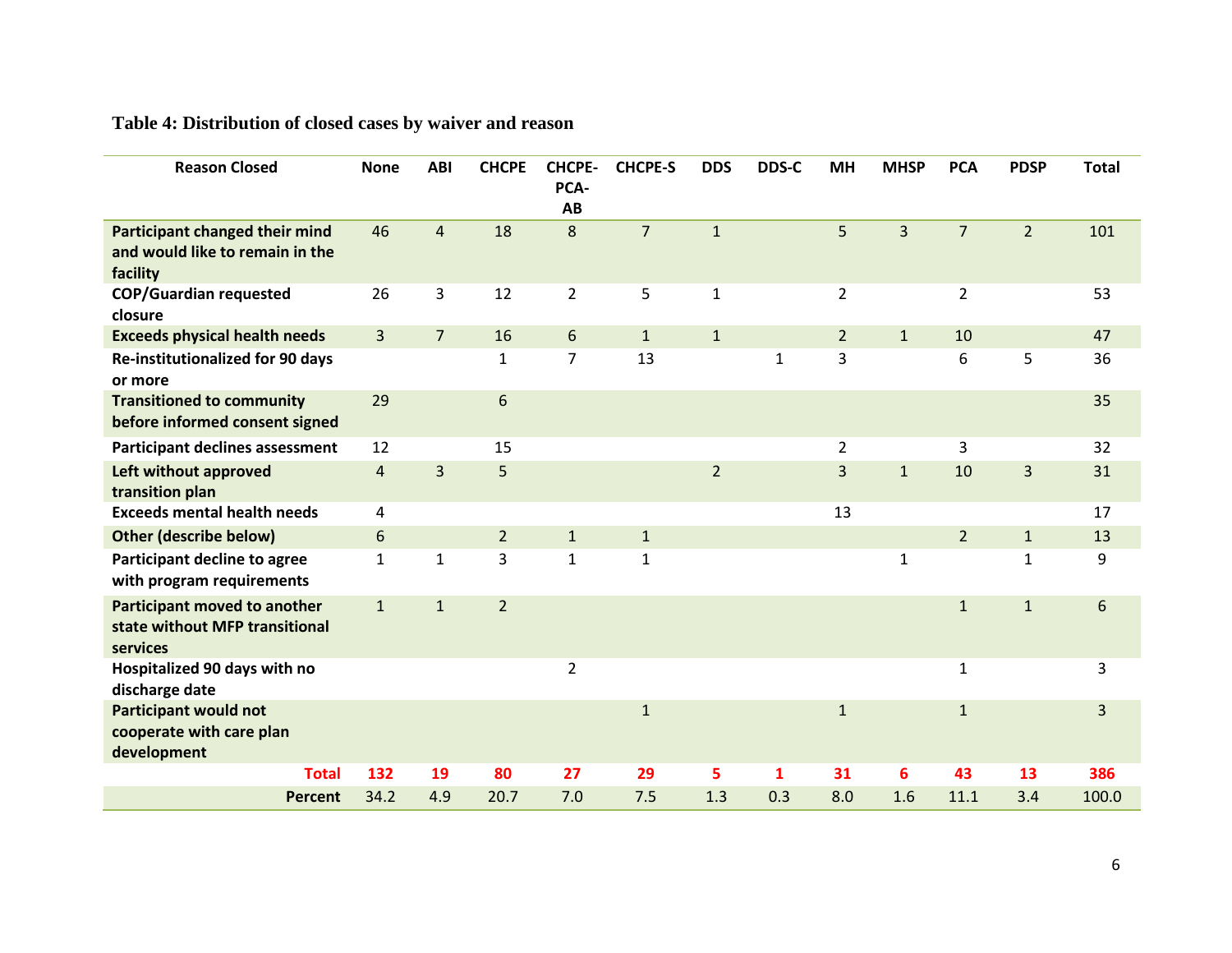# **Table 5: Closed cases by closure reason per site**

| <b>Reason Closed</b>                                                       | <b>AASCC</b>   | <b>ADMIN</b>   | <b>CCCI</b><br><b>NC</b> | <b>CCCI</b><br><b>NW</b> | <b>CDR</b>     | <b>DNEC</b>    | <b>DRCFC</b> | IN             | IU             | <b>NCAAA</b>   | <b>SR</b>      | <b>SWCAA</b>   | <b>WCAAA</b>   | <b>Total</b> |
|----------------------------------------------------------------------------|----------------|----------------|--------------------------|--------------------------|----------------|----------------|--------------|----------------|----------------|----------------|----------------|----------------|----------------|--------------|
| Participant changed their mind and<br>would like to remain in the facility | 11             | 17             | 8                        | $\mathbf{1}$             | 5              | 5              | 6            |                | 15             | $\overline{4}$ | $\overline{7}$ | $\overline{7}$ | 15             | 101          |
| <b>COP/Guardian requested closure</b>                                      | 4              | 5              | 6                        | 6                        | 6              | $\overline{2}$ | 3            | 5              | 5              | $\mathbf{1}$   | 3              | 4              | 3              | 53           |
| <b>Exceeds physical health needs</b>                                       | 5              | $\overline{2}$ | $\mathbf{1}$             |                          | 8              | $\overline{4}$ |              | 3              | 5              | 6              | 3              | 3              | $\overline{7}$ | 47           |
| Re-institutionalized for 90 days or<br>more                                | 6              | 8              | 5                        |                          | $\overline{2}$ | $\mathbf{1}$   |              | $\mathbf{1}$   | $\mathbf{1}$   | $\mathbf{1}$   | 4              | $\overline{2}$ | 5              | 36           |
| <b>Transitioned to community before</b><br>informed consent signed         | $\overline{7}$ | 10             | 3                        | $\overline{3}$           | $\mathbf{1}$   |                | $\mathbf{1}$ |                | $\overline{3}$ |                |                | $\overline{2}$ | $\overline{4}$ | $35*$        |
| <b>Participant declines assessment</b>                                     | 4              | 9              | 2                        |                          | 6              |                |              |                | $\overline{2}$ | 4              | $\mathbf{1}$   | $\overline{2}$ | $\overline{2}$ | 32           |
| Left without approved transition<br>plan                                   |                | 5              | 6                        |                          | $\overline{2}$ | $\mathbf{1}$   | $\mathbf{1}$ | $\overline{3}$ | $\overline{4}$ | 5              | $\overline{2}$ | $\mathbf{1}$   | $\mathbf{1}$   | 31           |
| <b>Exceeds mental health needs</b>                                         |                |                | $\overline{2}$           |                          | $\overline{7}$ |                |              |                | 4              |                | $\mathbf{1}$   | $\overline{2}$ | $\mathbf{1}$   | 17           |
| Other (describe below)                                                     | $\mathbf{1}$   | $\overline{2}$ | $\overline{2}$           |                          | $\overline{2}$ |                | $\mathbf{1}$ | $\mathbf{1}$   | $\mathbf{1}$   | $1\,$          |                |                | $\overline{2}$ | 13           |
| Participant decline to agree with<br>program requirements                  |                | $\mathbf{1}$   |                          |                          | $\mathbf{1}$   |                |              | 1              | 3              | $\overline{2}$ |                |                | $\mathbf{1}$   | 9            |
| Participant moved to another state<br>without MFP transitional services    | $\mathbf{1}$   |                | $\mathbf{1}$             |                          | $\mathbf{1}$   |                |              |                | $\mathbf{1}$   | $\mathbf{1}$   |                |                | $\mathbf{1}$   | 6            |
| Hospitalized 90 days with no<br>discharge date                             |                |                |                          |                          |                |                |              |                | $\mathbf{1}$   |                |                |                | $\overline{2}$ | 3            |
| Participant would not cooperate<br>with care plan development              |                |                |                          |                          |                |                |              |                |                | $\overline{2}$ |                |                | $\mathbf{1}$   | 3            |
| <b>Total closures</b>                                                      | 39             | 59             | 36                       | 10                       | 41             | 13             | 12           | 14             | 45             | 27             | 21             | 23             | 45             | 386          |
| <b>Transitions</b>                                                         | 32             | 62             | 27                       | 3                        | 14             | 9              | 11           | 7              | 26             | 17             | 13             | 27             | 26             | 274          |
| <b>Referrals</b>                                                           | 79             | 109            | 110                      | 38                       | 23             | 8              | 10           | 29             | 50             | 21             | 46             | 75             | 38             | 636          |
| <b>Ratio of Closures to Referrals</b>                                      | 49.4           | 54.1           | 32.7                     | 26.3                     | 178.3          | 162.5          | 120.0        | 48.3           | 90.0           | 128.6          | 45.7           | 30.7           | 118.4          |              |
| <b>Ratio of Transitions to Referrals</b>                                   | 40.5           | 56.9           | 24.5                     | 7.9                      | 60.9           | 112.5          | 110.0        | 24.1           | 52.0           | 81.0           | 28.3           | 36.0           | 68.4           |              |

\*One case under this reason was not assigned to any site.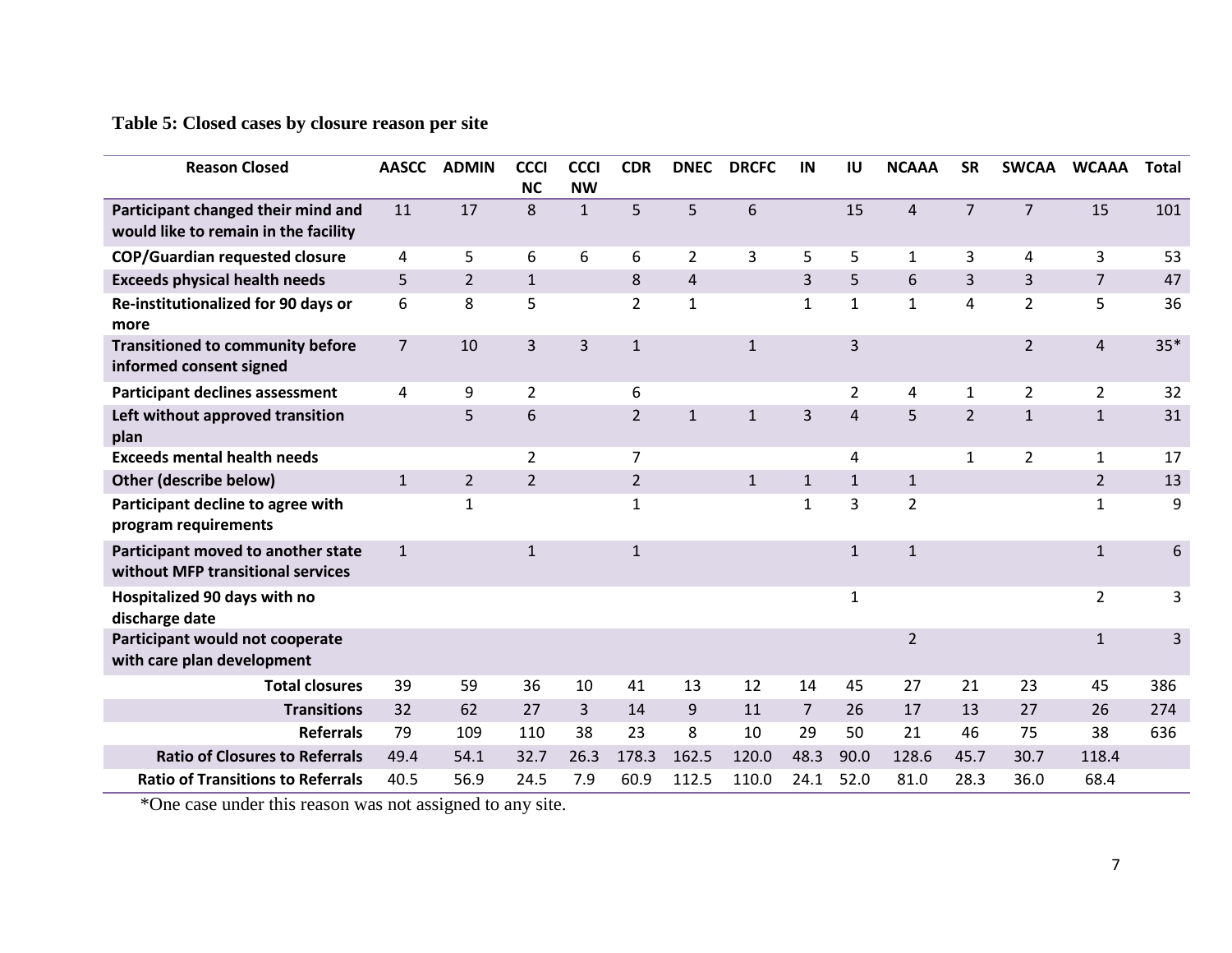#### **Transition challenges**

The most common transitions challenges were physical health, mental health, waiver related and consumer engagement. Compared to the first half of 2012, the common challenges remained the same with an increase in waiver program challenges from 11% during the first half to 14% during the second half; physical and mental health challenges decreased slightly from 18% each during the first half of 2012 to 17% and 15%, respectively, during the second half of 2012; and consumer engagement challenges decreased slightly from 14% to 11%. For both time periods, the specific subcategories of the most common challenges were waiting for evaluation, application review, or response from waiver agency/contact, ineligible for or denial of waiver services, inability to manage mental or physical illness in the community, lack of independent living skills, lack of awareness or unrealistic expectations regarding disability or needed supports, and disengagement or lack/loss of motivation.



## **Figure 5: Transition challenges by type: Jul-Dec 2012**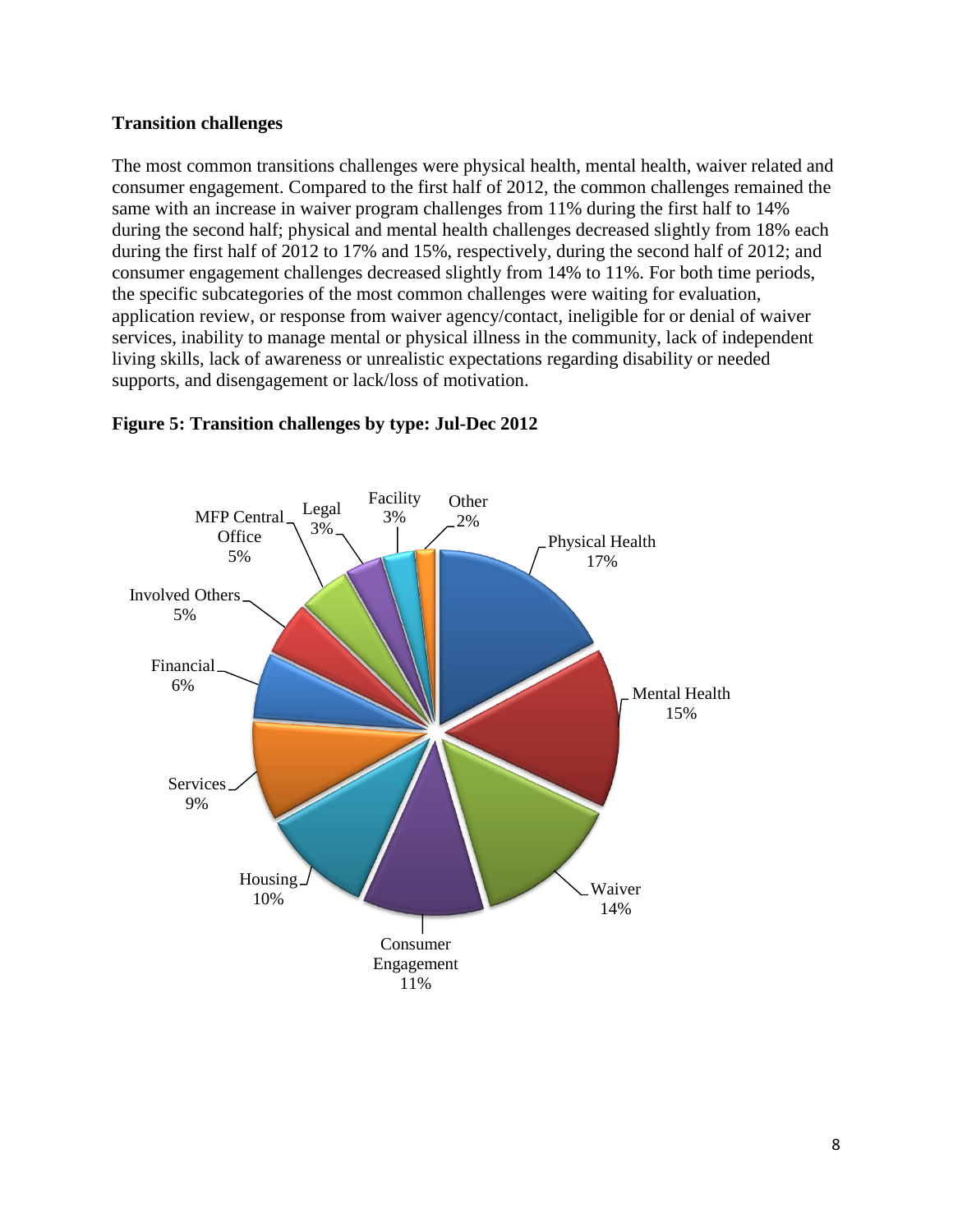## **Table 6: Characteristics of closed cases: Jul-Dec 2012**

|                                                                                   |                         |                       |                     |              |                | 65 or         | Range of number<br>of days from | Average number                      |
|-----------------------------------------------------------------------------------|-------------------------|-----------------------|---------------------|--------------|----------------|---------------|---------------------------------|-------------------------------------|
| <b>Closure Reasons</b>                                                            | <b>Closures</b><br>N(%) | <b>Female</b><br>N(%) | <b>Male</b><br>N(%) | Age<br>Range | Age<br>Average | older<br>N(%) | referral to<br>closure          | of days from<br>referral to closure |
| Participant changed their mind<br>and would like to remain in the                 |                         |                       |                     |              |                |               |                                 |                                     |
| facility                                                                          | 101(26)                 | 57(56)                | 44 (44)             | 36-102       | 73             | 69(68)        | 1-1385                          | 242                                 |
| <b>COP/Guardian requested closure</b>                                             | 53 $(13)$               | 27(52)                | 26(48)              | 35-93        | 71             | 33(63)        | 2-1254                          | 190                                 |
| <b>Exceeds physical health needs</b>                                              | 47(12)                  | 23(49)                | 24(51)              | 30-93        | 66             | 24(51)        | 16-1263                         | 394                                 |
| <b>Reinstitutionalized for 90 days or</b><br>more                                 | 36(9)                   | 18(50)                | 18(50)              | 19-91        | 65             | 22(61)        | N/A                             | N/A                                 |
| <b>Transitioned to community before</b><br>informed consent signed                | 35(9)                   | 16(46)                | 19(54)              | 14-86        | 56             | 13(37)        | 1-509                           | 88                                  |
| <b>Participant declines assessment</b>                                            | 32(8)                   | 21(66)                | 11(34)              | 49-97        | 72             | 20(63)        | 6-1345                          | 183                                 |
| Left without approved transition<br>plan                                          | 31(8)                   | 13(42)                | 18(58)              | 20-85        | 53             | 5(16)         | 7-1239                          | 370                                 |
| <b>Exceeds mental health needs</b>                                                | 17(4)                   | 12(71)                | 5(29)               | 43-66        | 55             | 1(1)          | 41-1055                         | 307                                 |
| <b>Other</b>                                                                      | 13(3)                   | 8(67)                 | 5(33)               | 55-94        | 70             | 7(54)         | 8-653                           | 232                                 |
| Participant decline to agree with<br>program requirements                         | 9(2)                    | 4(44)                 | 5(56)               | 52-80        | 68             | 6(67)         | 14-1417                         | 603                                 |
| <b>Participant moved to another</b><br>state without MFP transitional<br>services | 6(2)                    | 2(33)                 | 4(67)               | 26-78        | 50             | 2(33)         | 56-954                          | 366                                 |
| Hospitalized 90 days with no<br>discharge date                                    | 3(1)                    | 1(50)                 | 2(50)               | 54-83        | 67             | 2(66)         | 305-1329                        | 693                                 |
| <b>Participant would not cooperate</b><br>with care plan development              | 3(1)                    | 1(33)                 | 2(67)               | 59-66        | 62             | 1(33)         | 768-1173                        | 916                                 |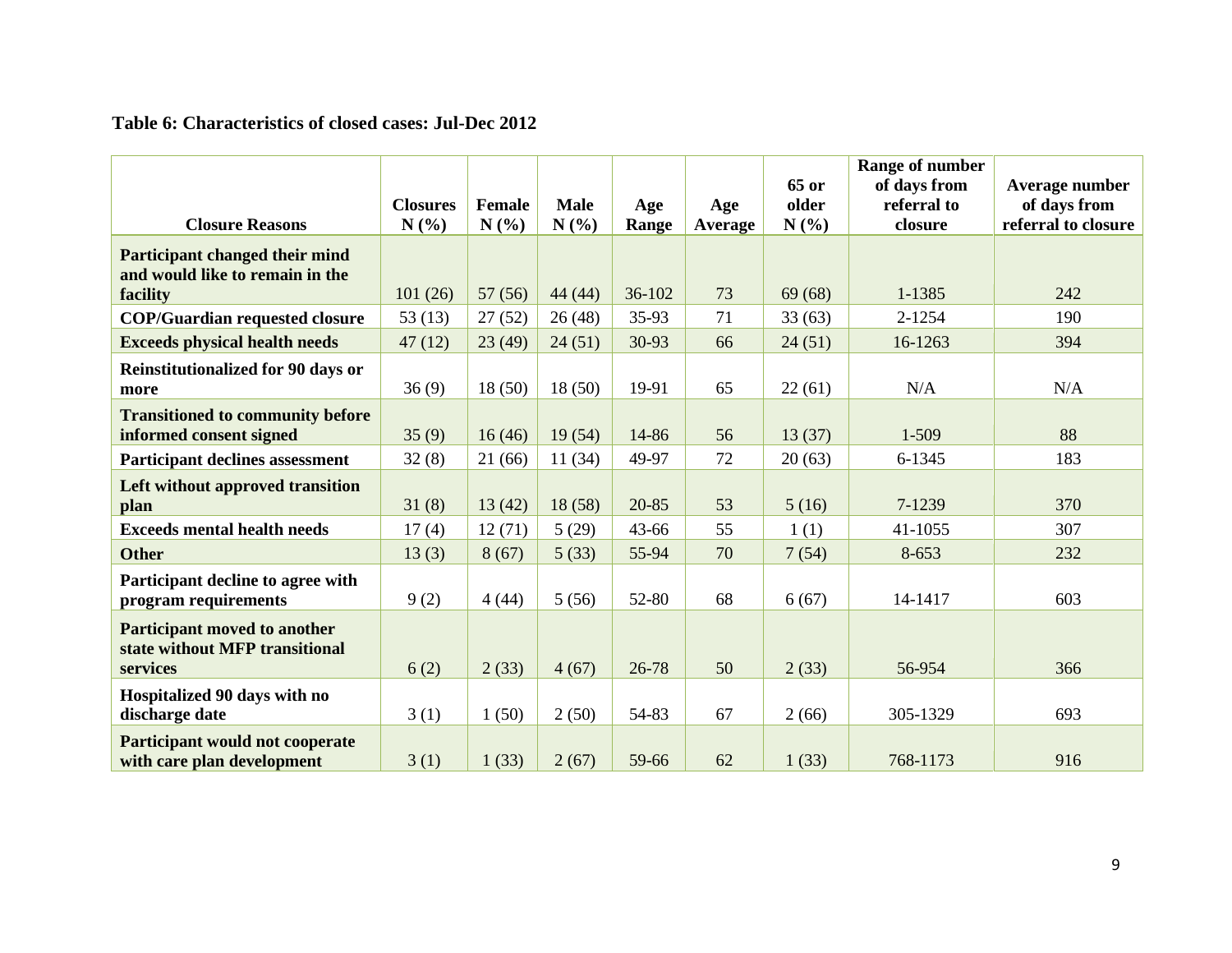#### **Analysis by closure reason**

In-depth analysis of a sample of 10 cases from each closure reason (or all cases for that reason if fewer than 10) was initially conducted by using case notes from the CT MFP website. For the closure reason "COP/guardian requested closure", the initial 10 cases revealed a slightly different pattern than the first 6 months of 2012, so we then looked at all 53 cases in that category.

## **Withdrawal, participant changed their mind and would like to remain in the facility: 101 cases**

Characteristics and Challenges: Closures under this reason accounted for 26% of overall closures. The average age of these consumers was 73 years old and more than two-thirds of these consumers were 65 years or older. 46 consumers did not apply for any waiver and amongst those who did, they most often applied for a version of the CHCPE. In five of the 10 sample cases analyzed consumers stated they were happy or had adjusted to the facility and were no longer interested in living in the community; in two cases consumers decided to put the transition process on hold and focused on improving their health (one of these consumers did re-refer and is currently working on transitioning); in at least six of these cases consumers took into account their families' support and attitudes towards the possibility of transitioning in making the decision to stay in the long term care facility.

Consumers had multiple transition challenges with the top challenges being physical health, mental health, waiver related issues, housing, engagement and services. More specifically these challenges included inability to manage physical illness in the community, dementia or cognitive issues, lack of awareness or unrealistic expectations regarding disability or needed supports, lack of independent living skills and disengagement or lack/loss of motivation, other issues include lack of or insufficient housing, and waiting for evaluation, application review or response from waiver agency and contact; finally, lack of PCA, home health, or other paid support staff, lack of transportation and other services or supports were reported as transition challenges.

*Case 1: "[TC] spoke to client and sw today to find out what client's wishes were although daughter stated that he is not going. Client stated that he had really adjusted to facility and he is not ready to pursue independence. [TC] explained to client that process is not fast he will have time there to adjust to the fact of possibly going back to the community. Client stated to [TC] and sw that he wanted to wait to see if his ability to eat and his physical status changes because his children are out of the state and as of now he is not ready. Sw informed client that she will have us recommend to close but at the time of his next MDS in 90 days she will ask him and see if he is then ready to pursue possible discharge to the community. All parties in agreement sw informed that she may call this writer back to have referral done on resident's behalf." 84 year old male consumer*

*Case 2:"This tc along with supervisor met with consumer and snf sw to discuss MFP. Consumer was asked if she wanted to participate in MFP or was happy where she is now (at snf). Consumer stated that she is happy where she is and loves it there and everyone there. Consumer has dementia and her status has drastically changed from the time her*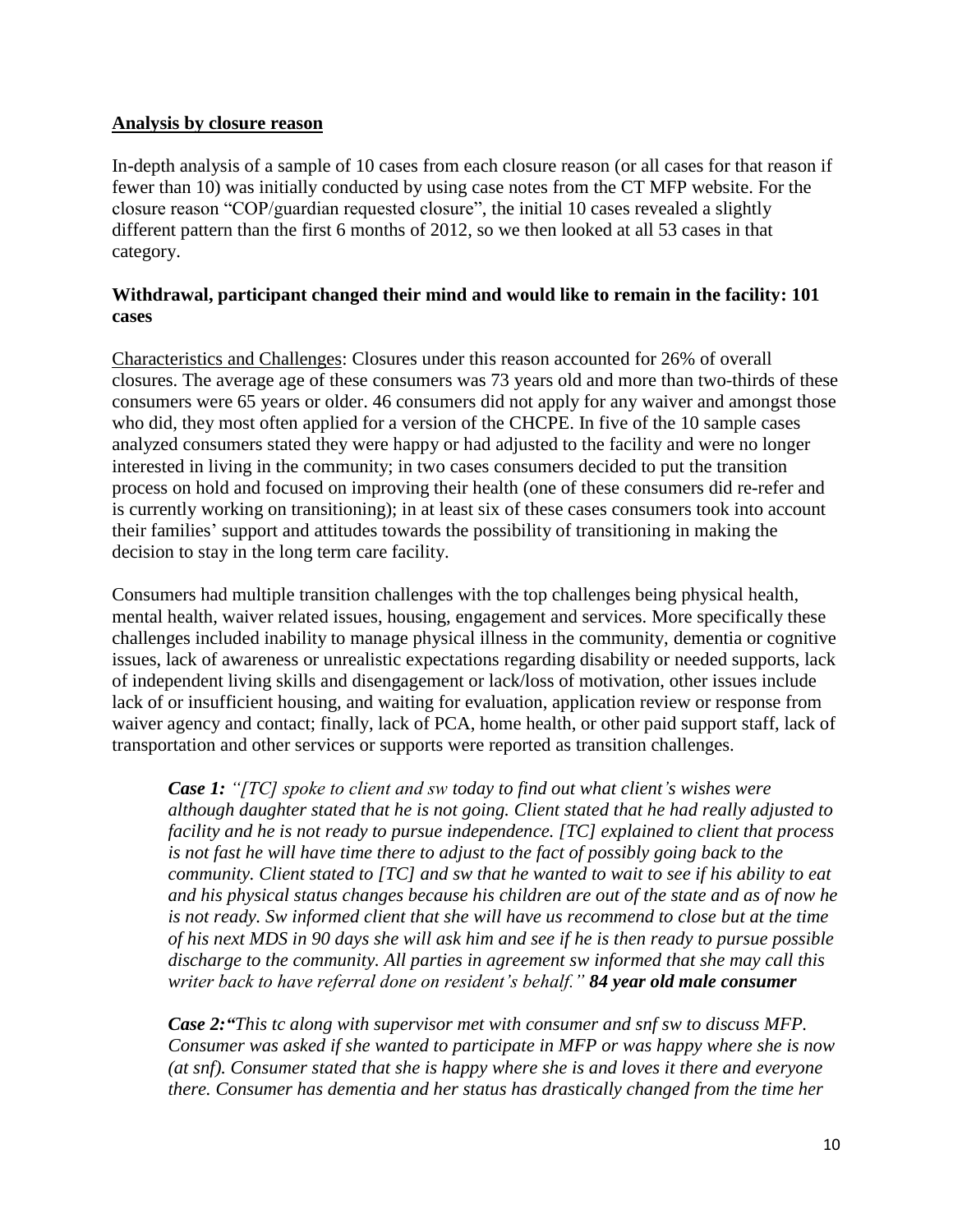*referral was submitted in May. Consumer's son has durable power of attorney, which includes decision making for his mother in her state of mind as it is currently. He is not in agreement for her to leave the snf." 94 year old consumer with dementia*

#### **Withdrawal, COP/guardian requested closure: 53 cases**

Characteristics and challenges: Cases closed under this reason accounted for 13% of closures. Most cases, 29, were closed before informed consent signed and only eight cases had care plans approved before closure. Consumers most commonly applied for a version of the CHCPE waiver. Unlike the first half of 2012, where a salient theme was COP/guardians requesting closure due to fear of the level of responsibility caring for the consumer in the community will entail, a common reason cited by COP/guardians during the second half of 2012 was the current physical and mental status of the consumers, including psychiatric disorders and dementia. Most conservators felt the nursing facility offered the best care of the consumers, and that the consumers were too physically and mentally compromised to be successful in the community, even with home care based services.

Consumers' transition challenges included but were not limited to mental and physical health issues, services and housing related issues, and engagement challenges. Common mental challenges included current or history of substance abuse with risk of relapse, inability to manage mental health/illness in the community and dementia or cognitive issues. Service gaps included lack of mental health, substance abuse, or addiction services or supports in the facility or community and lack of transportation, PCA, home health, or other paid support staff. Finally, engagement issues included lack of awareness or unrealistic expectations regarding disability or needed supports, lack of independent living skills and disengagement or lack/loss of motivation.

*Case 1: "Wife explained that consumer had had a series of mini strokes TIAs. This has led to his decline both physically and cognitively. She had referred him to Money Follows the Person in September 2011. She said that at this time he was still of sound mind and hoped that with PT he would be able to improve physically. Instead, he has declined physically and cognitively." 90 year old male with diagnosis of transient cerebral ischemia and dementia*

*Case 2: "T/C contacted consumer's COP and explained that the consumer had been referred to MFP, which the COP was aware of and familiar with. T/C explained of the possible waivers and some of the process that can be involved. The COP has visited with the consumer at the N/F recently and stated that due to her extensive psychiatric history, escape risk, need for 24 hour supervision, and prior attempts to move the consumer into the community which have failed, the COP does not want to pursue MFP at this time." 65 year old female*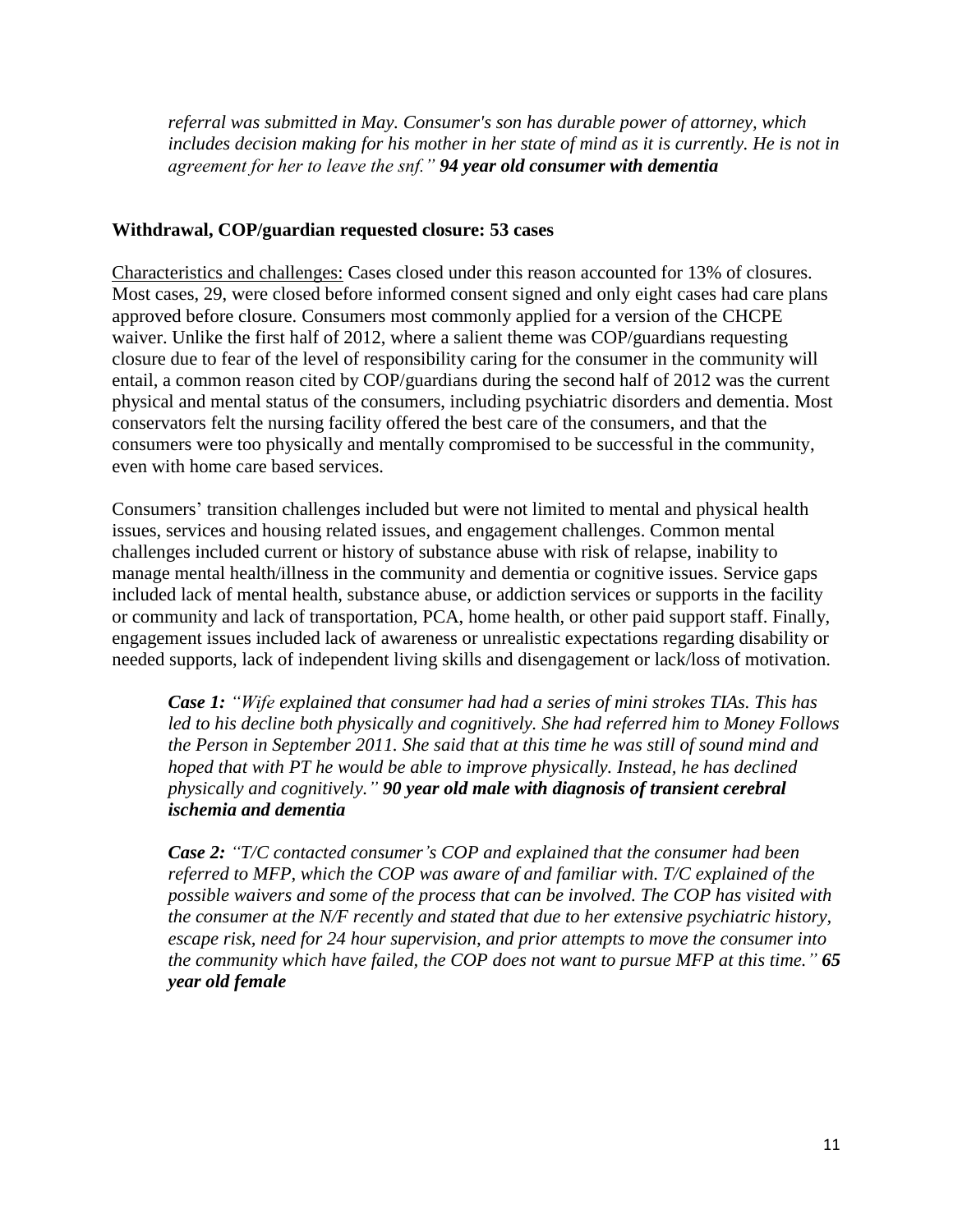#### **Exceeds physical health needs: Total cases: 47**

Characteristics and challenges: Consumers in the sample for this category had similar characteristics to consumers in this category during the first half of 2012; more specifically, consumers were likely to be in need of 24 hours seven days a week care or supervision and to lack informal support from family or friends in the community. Consumers' care plans were likely to be over cost cap due to the combination of physical and mental illnesses. Notably, most consumers in the sample had very debilitating mental health illness such as delusional disorder, schizoaffective disorder, depression, bipolar disorder and others, but it was the care of their physical illness that drove the care plans over the cost limit; for example, the need for insulin injections 4 times a day, or need of supervision for spontaneous falls due to severe osteoporosis. Half of all participants in this category were 65 or older; 4 of the ten consumers in the sample size were targeted for a version of the CHCPE waiver, and the 2 for each of ABI, MH, and PCA. Most consumers 44 (93%) had informed consent signed at the time of closure but only 10 had care plans approved.

The most common transition challenge reported was physical health-related which included inability to manage physical illness/health in the community, medical testing issues or delays, and consumer being a 2-person assist for transfers. These challenges were followed by waiver related issues which included waiting for evaluation, application review or response from waiver agency/contact, and/or being ineligible for waiver due to exceeding cost cap. The third most reported transition challenges were engagement and mental health issues; engagement issues overwhelmingly included lack of independent living skills and lack of awareness or unrealistic expectations regarding disability or needed supports. Finally, mental health challenges included dementia or cognitive issues, inability to manage mental health/illness in the community and current or history of substance abuse with risk of relapse.

*Case 1: "[TC] received fax stating that [consumer name] "does not meet criteria for MH Waiver" because her needs would be over cost cap. Met with [facility] SW, for an update… and he stated that [consumer] is going through a lot right now, including can't handle her diabetes on her own and can't be independent. He suggested that I close her file. I will bring Closure Recommendation paperwork for [consumer] to sign…Spoke with [facility staff person] and she said that this consumer has too many needs including insulin shots four times a day. There is no nursing homecare or RCF that will abide with that schedule; it is too costly. The cap will be surpassed so no transition will take place. Writer is recommending closure again." 60 year old female with diagnosis of diabetes*

*Case 2: "TC visited consumer on 5/7/12 at snf. Consumer was informed that I will be working with her in her transition. TC discussed care manager recommendation of 24hrs live in PCA, consumer refuse this recommendation stating that she is able to care for herself and she wants independence. Consumer agreed to consider the live in PCA and will discuss with TC during our next visit… TC was informed on 5/8/12 that consumer's care plan exceeded DSS cost limit. TC contacted consumer and schedule a visit for 5/10/12 in order to discuss consumer options… On 5/16/12 TC visited consumer to inform her that her waiver application was denied due to her 24hrs care exceeded the cost limit. TC explained consumer that she has significant needs and it would be difficult*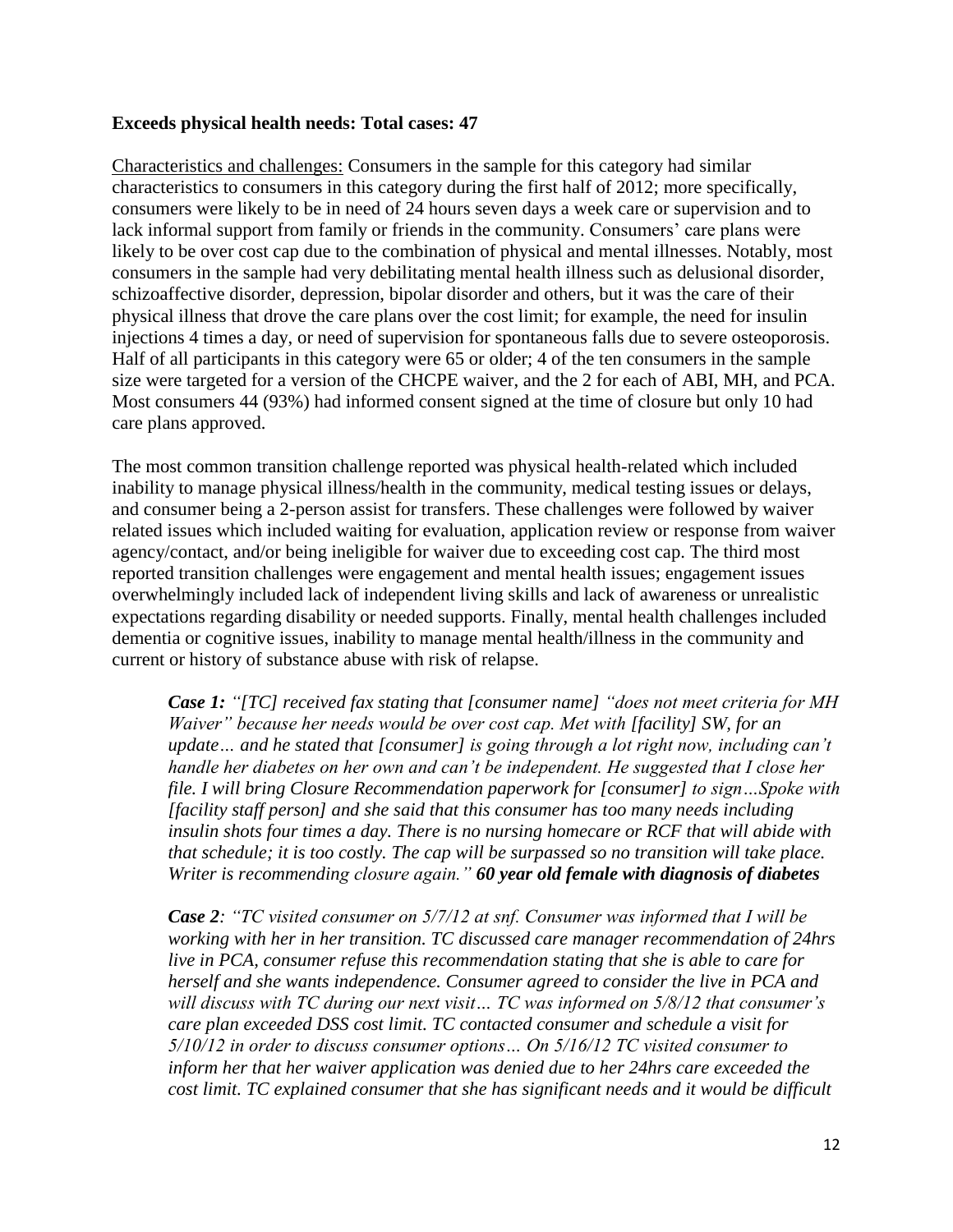to meet all her needs in the community. TC and consumer discussed her lack of *community and family support and the obstacles this created for her transition. [Consumer] was disappointed regarding her waiver denied but was comprehensible of her condition." 67 year old consumer with diagnosis of Bipolar disorder, morbid obesity and cellulitis*

#### **Re-institutionalized 90 days or more: 36 cases**

Characteristics and Challenges: Consumers in this category had an average age of 65, this category accounted for nine percent of closures. Most consumers were targeted for the CHCPE waiver or a version of it, followed by the PCA, PDSP and MH waiver. These consumers seemed to be in need of more services than the ones they received upon transition due to deterioration in health; some consumers returned to nursing facilities after having become disoriented and confused, it also seemed once consumers returned to the facility caregivers were less likely to continue to want to be caregivers in the community.

The most common transition challenges were physical, mental health, waiver and housing related issues. These challenges included inability to manage physical or mental health/illness in the community, waiting for evaluation, application review, or response from waiver agency/contact, targeted waiver full, housing modification issues, and/or lack of or insufficient housing.

*Case 1: "TC received email MH waiver clinician stating that the consumer had been admitted to St. Raphael's Hospital on Sunday (6/10) evening. Clinician states that the consumer has been confused at home and has been displaying concerning behaviors; playing with his medications, calling staff at 2 am, causing cigarette burns on the couch and being difficult with staff […]consumer's health has declined and that he is increasingly confused and forgetful and that his body seems swollen. Clinician states that the consumer is nervous about where he will go after DC from the NF as he knows he cannot manage on his own in his apartment. Clinician states that she has been working on getting consumer into an RCH but that it is more likely that he will remain in the NF long term. Clinician states that the consumer's apartment is being cleared out as he will not be returning. 60 year old male consumer with diagnosis of Bipolar disorder, renal failure and chronic lumbar discitis.* 

*Case 2: "Caregiver reported that the consumer is lacking a home health aide. Consumer was receiving HHA services from Patient Care, but the individual from Patient Care was having difficulty lifting consumer. Caregiver himself cannot assist with the lifting because he has been having health issues. Caregiver stated that the provider agency would be needing a stronger individual but they do not have any male employees. Caregiver stated that Patient Care was going to be making a referral to another agency. Caregiver's concern is that consumer has not been cleaned/ treated properly in his bottom area so it may be chapped at this time. According to caregiver, consumer may be returning to skilled nursing home for a few days so that he can receive proper care until a male home health aide is found by the agency. Caregiver stated that he wants the home health care*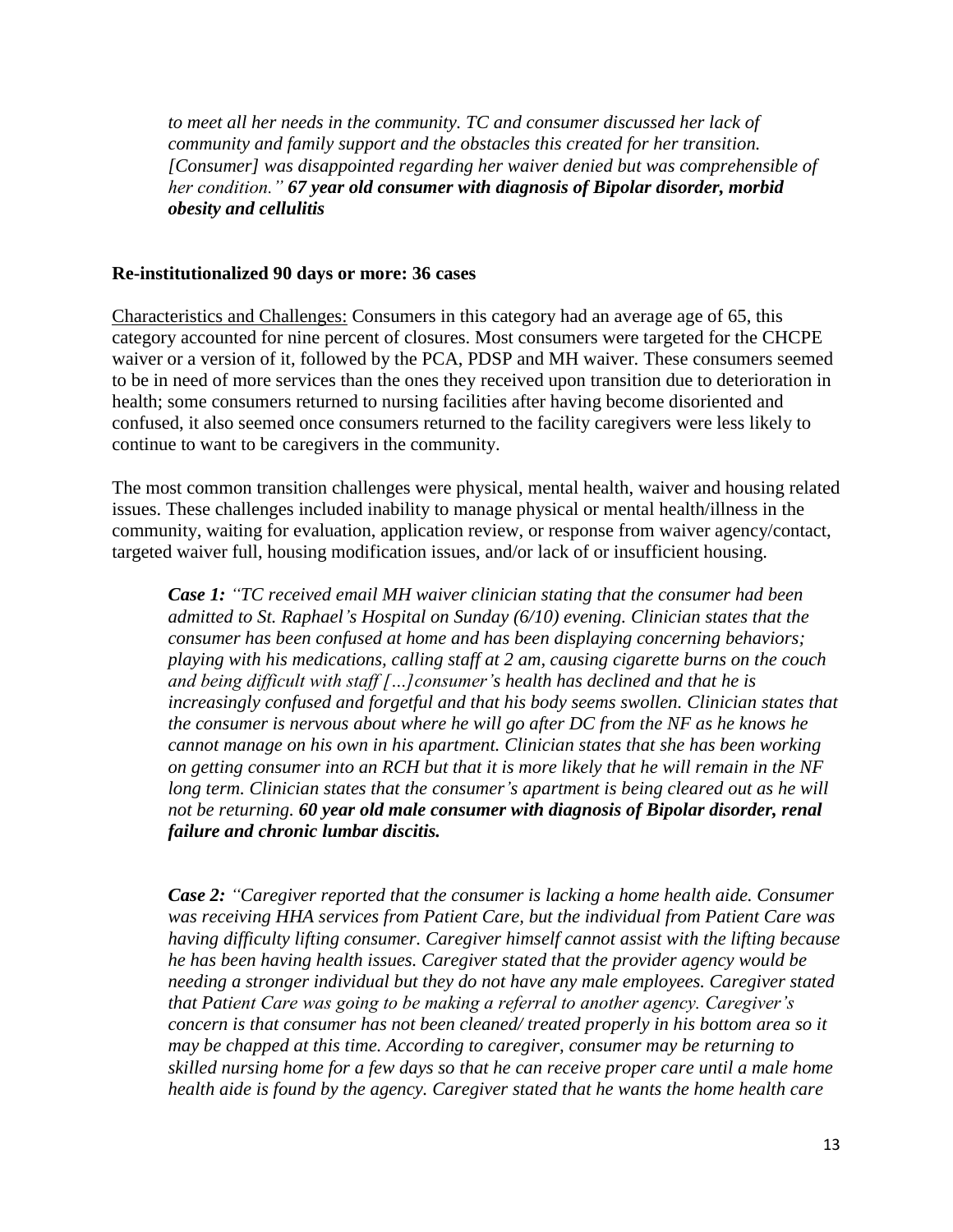*agency WILLCARE to assess consumer while he is at snf because consumer is familiar to that agency […]TC advised that this case was closed. Consumer is not eligible for MFP at this time. TC spoke with caregiver on 11/26/12. Caregiver informed TC that consumer will not care for himself if he returns to the community. It seems consumer has needs which are unclear to everyone. 62 year old consumer with multiple physical diagnoses*

#### **Transitioned to community before informed consent signed: 35 cases**

Very limited information was available for these cases. The average age of consumers in this category was 56 years old, and the range of number of days from referral to closure was from one to 509 days. For cases closed almost a year after referral was made, a delay or failure to make contact with consumer or family was evident; on the other hand for cases closed within a short period of time from referral date a relative or caregiver advocated for a quick transition.

## **Participant declines assessment: 32 cases**

Characteristics and challenges: consumers in this category had an average age of 72 years, 15 consumers were targeted for a version of the CHCPE waiver, while 12 consumers were not targeted for any of the available waivers, and only 10 consumers had informed consents signed. Consumers in this category refused assessment for a variety of reasons such as not being interested in moving to the community, wanting to improve health before considering transitioning to the community, family or relatives did not think transitioning was the best idea at the moment due to consumers' needs, and one consumer refused assessment because she would rather someone else benefit from the program as she felt she already had the required informal support to transition and be successful in the community. Some transition challenges were reported, mainly current physical health, lack of independent living skills, and waiver related issues.

*Case 1: "[Consumer] felt that she has her family helping her and that she really appreciate the MFP program supporting her...[Consumer] felt that that someone else could be in need of the wonderful program more than her since she knows she can make it on her own(with the grace of GOD)... inform [consumer] that we know the program would appreciate her feelings as to how she feel but if she has a change in mind before she leaves the N/F to inform us (N/F S/W and TC)." 61 year old female with multiple physical and mental health diagnoses including amputation, depression, and hyperlipidemia*

**Case 2:** *"TC had a telephone conversation with COP. TC explained to COP that [consumer] is refusing to participate in the program at this time and if she does change her mind another referral can be made. TC explained to COP that [consumer] is claiming she needs surgery and until she has her surgery she is not "appropriate" for the program. TC also stated to COP that TC will be recommending closure; since [consumer] is refusing to participate the case can't stay open. COP understood and told*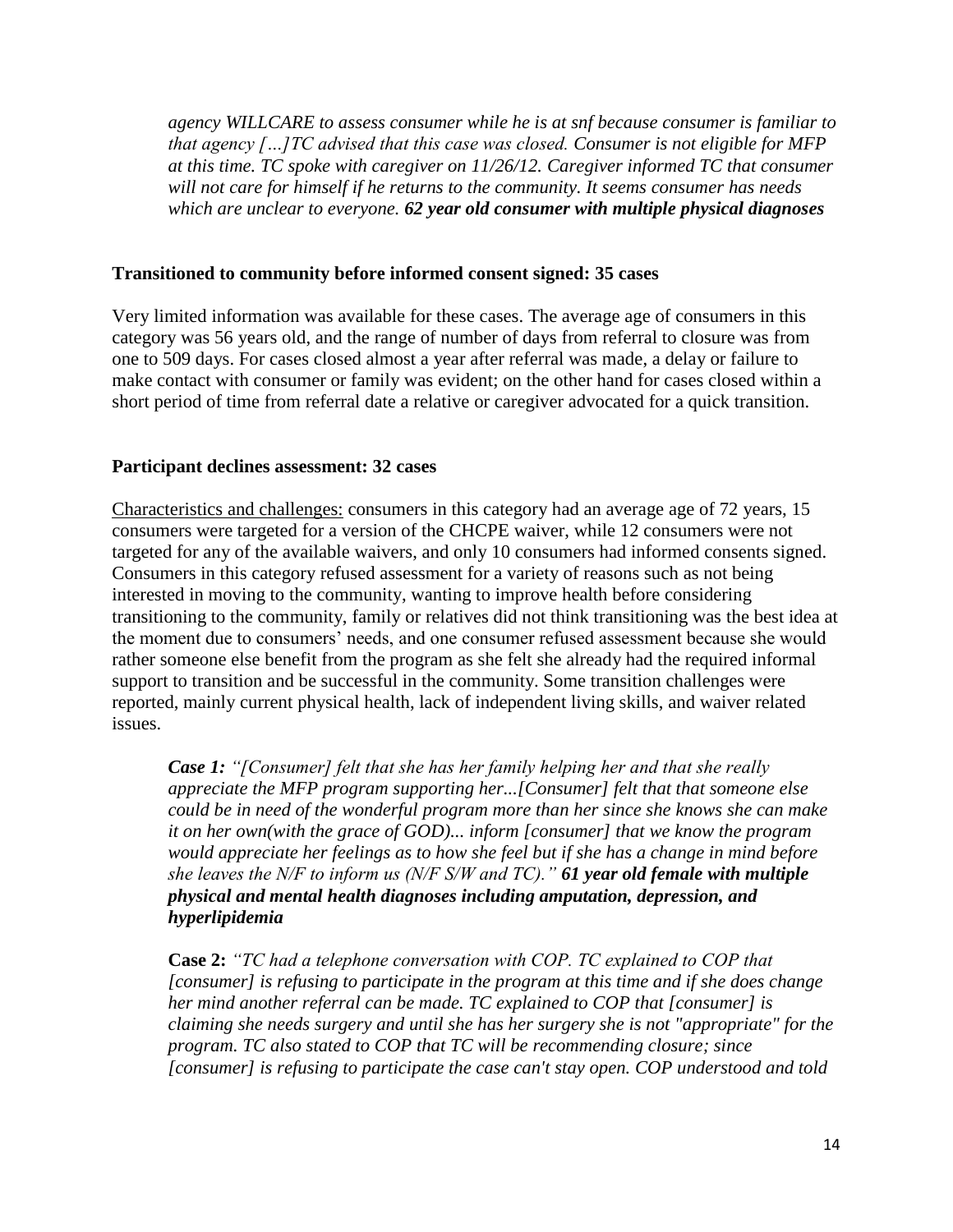*TC that if anything changes to let COP know." 68 year old female consumer with multiple physical diagnoses*

## **Left without approved transition plan: 31 cases**

Characteristics and challenges: This category accounted for eight percent of closures and the number of closures was almost four times higher than that of the first half of 2012 when only eight cases closed under this category. The average age of these consumers was 53 years old. The majority of consumers, 26 (83%), had signed informed consents prior to closure, 10 consumers had applied to the PCA waiver and five to the CHCPE waiver or a version of it. Consumers left without an approved transition plan for various reasons, for example, one consumer was denied rental assistance and left the facility within a week of being notified of this; other consumers left for assisted living facilities or other housing without informing the transition coordinator; another consumer was discharged to the community following a hospitalization, this consumer had an apartment in the community; other consumers had already transitioned by the time transition coordinators attempted to make initial contact. It is important to note in some cases it appears that with better contact between transition coordinator and consumer an MFP transition could have occurred, for example, in one case the transition coordinator followed up with the consumer after 13 months.

Transition challenges reported included financial, physical, mental health, waiver, housing and service-related issues. Financial challenges included lack of or insufficient financial resources and issues with SSDI, SSI, SAGA, SSA, VA, or other cash benefits. Mental health challenges more commonly included dementia or cognitive issues, inability to manage mental/illness in the community and current or history of substance abuse/dependency with risk of relapse. Lack of or insufficient housing and waiting for evaluation, application review or response from waiver agency/contact were other common challenges.

#### **Exceeds mental health needs: 17 cases**

Characteristics and challenges: Consumers were mostly conserved, conservators were cooperative with MFP, and the average age of these consumers was 55 years old. All but three consumers had signed the informed consent prior to case closure and none had care plans approved. All consumers in the sample (10) were denied acceptance into the mental health waiver due to care plan exceeding the cost cap, health and safety not being able to be assured in the community, or due to an HIV diagnosis. Three of the 10 consumers were reported to be HIV positive; two consumers had a diagnosis of paranoid schizophrenia; other mental health diagnoses included bipolar disorder, major depressive disorder, and antisocial personality disorder. All 10 consumers were deemed to be in need of 24 hours seven days a week care and/or supervision. The most common transition challenges experienced by these consumers were mental health, waiver, and MFP and service related challenges, which included waiting for assessment from DMHAS and inability to manage mental health/illness in the community. Other challenges included lack of independent living skills and inability to manage physical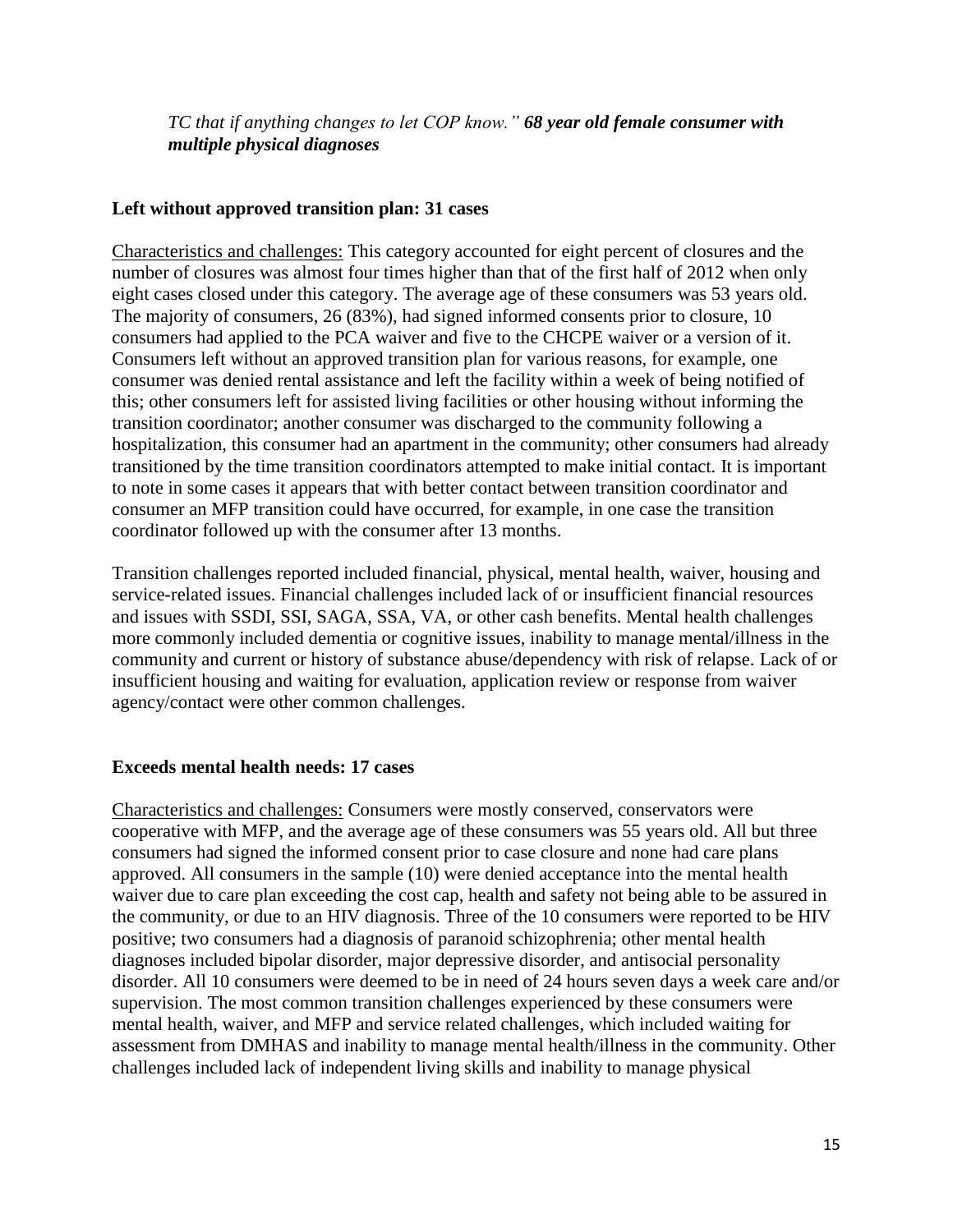health/illness in the community, lack of transportation, PCA, home health, or other paid support staff.

*Case 1: "I spoke with the Social Services director … and facility Social Worker … about this consumer. I noted that there wasn't a waiver package that I could think of: the DHMAS waiver was denied, the MI/MH waiver had to go through DHMAS, and I didn't believe they would approve that waiver; and, he doesn't have the ADLs needed for the PCA waiver. Thus I was stymied about where to go next, and I asked for their opinion. Both couldn't advise me, although both agreed that he did require a very structured program to be successful outside the facility." 54 year old male with diagnosis of Major depressive disorder, Antisocial Personality Disorder, and HIV*

*Case 2: "After the meeting TC … called the consumer's COP to discuss her concerns for her client. The consumer's COP feels consumer needs 24/7 care. The COP remains hopeful that one day the consumer will be more compliant with taking her medications, which should help with her delusions. Presently, [facility name]'s Behavioral Health Manager recommends that [consumer name] remains institutionalized until medicinal and talk therapy improves her present condition. In the future, the TC feels [she] should reapply for MFP services. However, in her present condition this will not be possible due to the consumer's instability resulting from her psychiatric condition." 55 year old female with diagnosis of Paranoid schizophrenia*

#### **Other: 13 cases**

Characteristics and challenges: This category accounted for only three percent of closures during the second half of 2012. The average age of these consumers was 70 years old. Six consumers had signed informed consent and three had care plans approved prior to closure. Different transition challenges were reported including lack of services to assist consumer to move out of state, waiting for response from waiver agency/contact, lack of or insufficient housing, lack of transportation, and ineligibility for MFP. Some of the reasons these cases were closed included having applied to MFP as a backup plan in case Ascend did not approved long term stay at the facility, consumers not eligible due to having been at the facility for less than 90 days, citizenship status, wanting to go to Puerto Rico, and not being currently on Medicaid.

#### **Participant declines to agree with program requirements: 9 cases**

Characteristics and challenges: The average of consumers in this category was 68 years old. All consumers had signed the informed consent prior to case closure; only four consumers had care plans approved. Most consumers were targeted for a version of the CHCPE waiver. Consumers' cases were closed for a variety of reasons, for example, one consumer's case was closed due to noncompliance with physical therapy; this consumer was morbidly obese and needed to be able to transfer on his own before transitioning, however, he failed to lose weight within a year. Another consumer refused a neuropsychiatric assessment needed for the ABI waiver application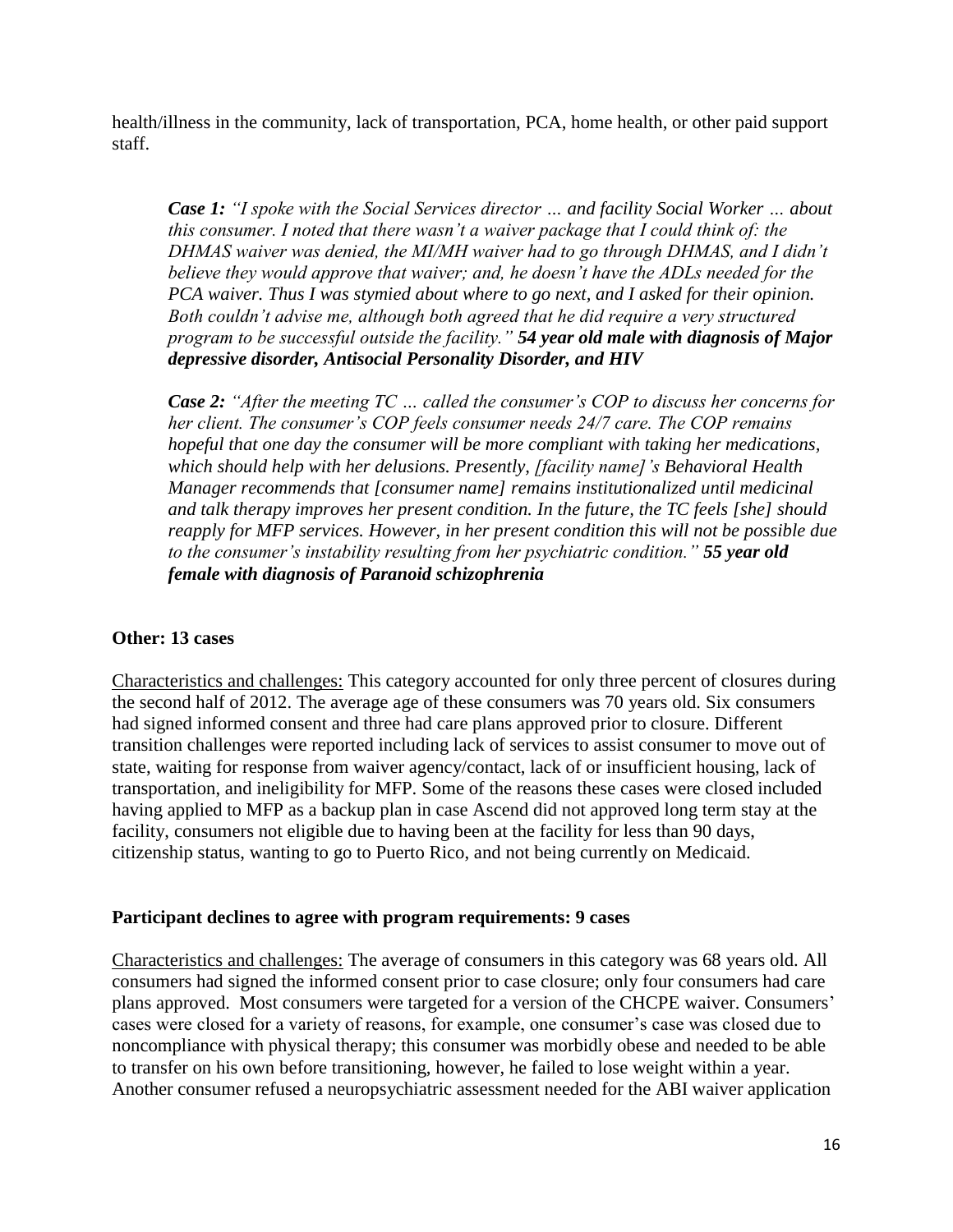due to fear of being committed to an institution upon results; another consumer refused every apartment shown to her by the housing coordinator for a variety of reasons including not wanting to live close to certain ethnic groups; another consumer started to refuse food at the facility causing his health to decline and he was deemed unsafe to transition; finally, two other consumers refused to do pooled trusts to become eligible for services. It is important to note in most cases transition coordinators spent significant effort working with these consumers.

*Case 1: "Supervisor reviewed case closure request and has met with consumer who has failed to make any progress with his weight loss goals in order to be ambulatory and move into the community. Consumer has been trying for over a year now and have failed to make progress toward any goal … [TC] went to visit w/ consumer on 11/28. TC is recommending case closure due to consumer being non-compliance w/PT. Part of consumer's d/c plan is for consumer to be able to sit in a wheelchair and work on his inmobility issues. Consumer is morbidly obese and is not able to neither sit up nor transfer from his bed at this time. writer had consumer complete case closure form and explain to consumer that he could always be re-refer when he feels that his ready. Consumer agreed." 70 year old male consumer with multiple physical diagnoses*

*Case 2: "Tc visited with [consumer] today. Before speaking with [social worker] at the facility, he informed me that [consumer] will not take the neuro-psych exam and this is largely due to the fact, she resists the idea and fears that this will impact her and will send her to a hospital where she will never be able to live in the community again. TC explained the purpose of the nuero-psych eval on multiple occasions and this is what she does, when this needs to be scheduled, since she said the same thing, when one needed to be done, for her to qualify for the ABI waiver. After speaking with [facility social worker] TC then went to speak with [consumer]. TC spoke with her about the need to have this eval done and specifically to qualify for the ABI services. She stated, she was not interested in taking this eval and she is not interested in being on the MFP program." 53 year old female consumer* 

#### **Participant moved to another state without MFP transitional services: 6 cases**

Characteristics: Six cases closed under this reason; five consumers had signed the informed consent prior to closure, two were targeted for the CHCPE, and one for each PCA, ABI, and PDSP waivers. Consumers' age ranged from 26 to 78 years old with an average of 50 years old. In one case a new transition coordinator followed up with the consumer two years after last contact with previous transition coordinator to find out the consumer had moved out of state shortly after that last contact. Another consumer moved out of state after having transitioned to the community without an adequate care plan. Finally, another consumer moved to another facility out of state.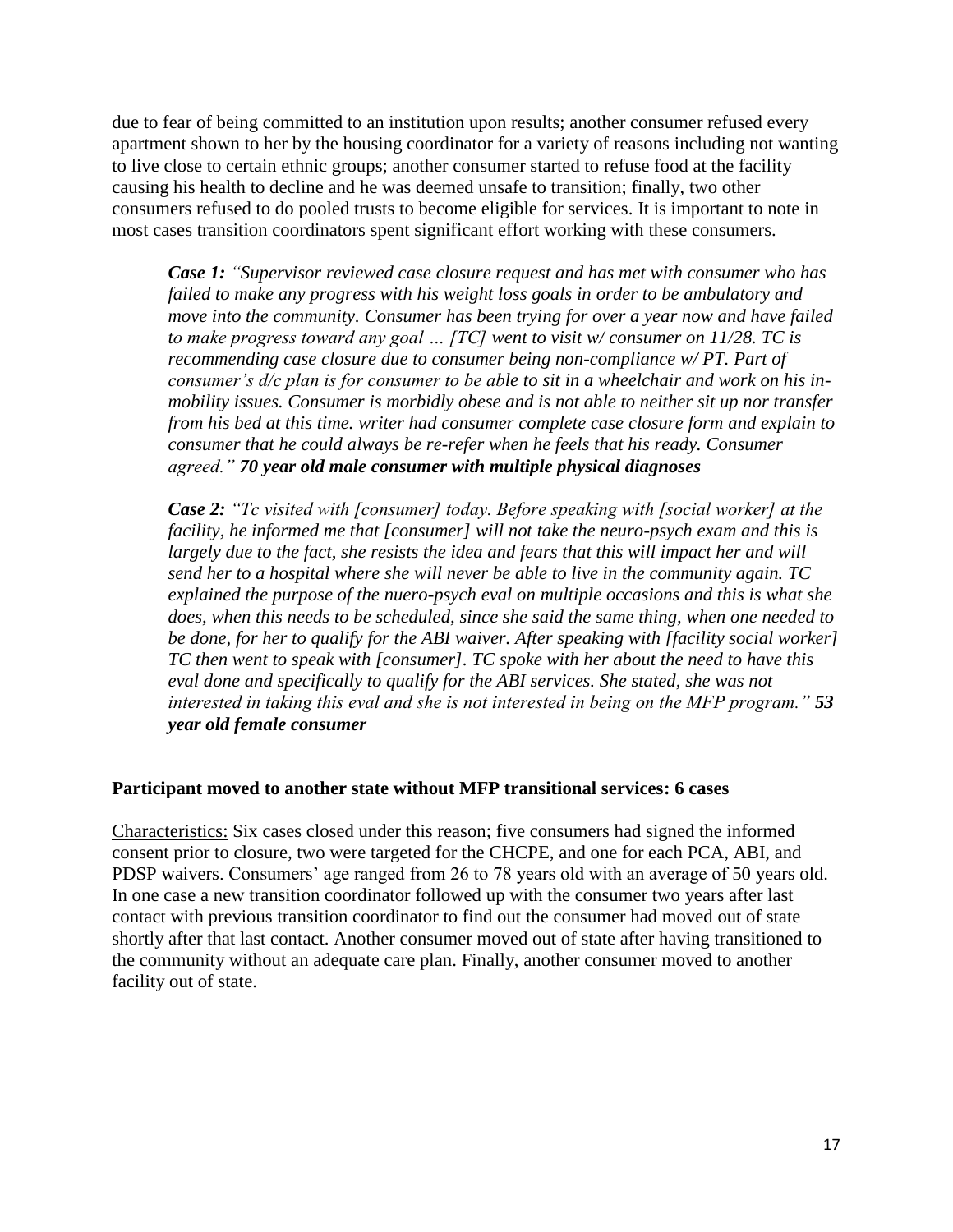#### **Hospitalized 90 days with no discharge date: 3 cases**

Characteristics: Three cases were closed under this reason; two of these consumers were on the CHCPE-PCA-AB waiver and one on the ABI waiver. The average age of these consumers was 67 years old with a range of 54 to 83 years old. These cases were closed on an average time of 245 days after *transition* with the number of days ranging from 154 to 324 days.

## **Participant would not cooperate with care plan development: 3 cases**

Characteristics: Three cases closed due to this reason, the cases were targeted for the PCA, CHCPE-S and MH waiver. One of the consumers was not compliant with medication and did not learn how to manage his diabetes in order to be a safe transition; another consumer was requesting 24 hour nursing and would not agree to try 24 hour live-in PCA; the third consumer was very specific to wanting to live in a private bedroom within a group home. These cases were closed in an average of 916 days after referral with a range 768 to 1173 days.

## **Discussion**

Compared to the first six months of 2012, there was a 35% increase in closures, a 17.5% increase in transitions and an 8% decrease in referrals. The top five reasons under which cases were closed remained the same during the second half of 2012 but in a slightly different order, with the top two changing positions during the last half of 2012.

The consumers' characteristics were similar to consumers from the first six months of 2012; overall the average age of consumers during July-December 2012 was 66 years old which is only slightly younger than consumers from the first half of 2012 who had an average age of 68. The transition challenges the consumers experienced were also very similar to those experienced by consumers earlier in 2012. Overall, consumers are likely to experience physical, mental health, waiver and engagement related issues, more specifically consumers are likely to struggle with managing their physical illness, especially diabetes, which for many represents a major hurdle due to inability to self-administer insulin injections and/or inability to comply with suggested diet. Many consumers struggle with independent living skills and/or do not have a clear understanding of their abilities and needs. Finally, many consumers have mental health issues which were a transition challenge during July to December 2012 due to the lack of services in the community for this population.

It is important to note that younger and older consumer's cases seem to close for different reasons. As seen in Table 6, four categories had an average consumers' age in the fifties, while the rest of the categories had average ages in the sixties and seventies. Interestingly, except for one category, exceeds mental health needs, the other three categories with lower age average involve consumers leaving the facility: left without approved transition plan, transitioned to community before informed consent signed, and participant moved to another state without MFP transitional services. On the other hand, closure reasons with the highest age average: COP/guardian requested closure, participant declines assessment, and participant changed their